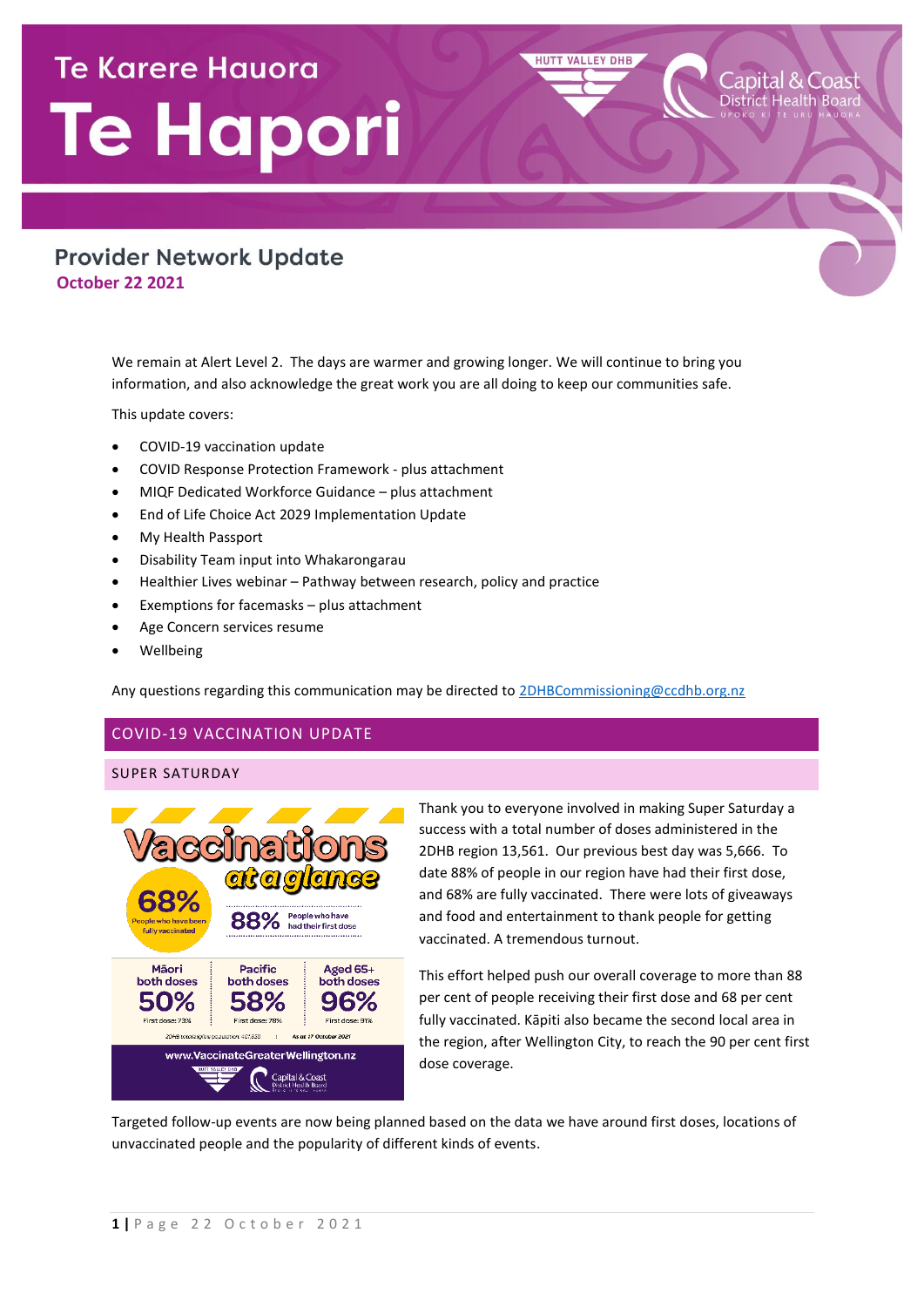#### Read about Super Saturday highlights here:

[https://www.stuff.co.nz/national/health/coronavirus/300431786/i-did-it-for-my-family-people-out-in-droves](https://www.stuff.co.nz/national/health/coronavirus/300431786/i-did-it-for-my-family-people-out-in-droves-at-wellington-vaccination-events-on-super-saturday)[at-wellington-vaccination-events-on-super-saturday](https://www.stuff.co.nz/national/health/coronavirus/300431786/i-did-it-for-my-family-people-out-in-droves-at-wellington-vaccination-events-on-super-saturday)

#### THIRD PRIMARY DOSE OF COVID-19 VACCINE FOR SEVERELY IMMUNOCOMPROMISED

A third dose of the COVID-19 vaccine that has been recommended for severely immunocompromised individuals aged 12 and older is now available to be accessed.

The eligibility criteria to access a third primary dose is complex and applies to only the group of people who are severely immunocompromised. Individuals who meet the eligibility criteria will need to be prescribed a third dose by their GP or other specialist and present the script when accessing the third primary dose.

Details of access to a third dose for this group of individuals is now available on the Ministry of Health website. [https://www.health.govt.nz/our-work/diseases-and-conditions/covid-19-novel-coronavirus/covid-](https://urldefense.com/v3/__https:/www.health.govt.nz/our-work/diseases-and-conditions/covid-19-novel-coronavirus/covid-19-vaccines/covid-19-vaccine-health-advice/covid-19-vaccine-severely-immunocompromised-people__;!!A3teau8g8Q!FnQU2qyDnYDwW4jm0xs1Efi4hG9_BIEl-xA11MDp0-ZUZ-EwL1kxBPZ1PsQ34bQ$)[19-vaccines/covid-19-vaccine-health-advice/covid-19-vaccine-severely-immunocompromised-people](https://urldefense.com/v3/__https:/www.health.govt.nz/our-work/diseases-and-conditions/covid-19-novel-coronavirus/covid-19-vaccines/covid-19-vaccine-health-advice/covid-19-vaccine-severely-immunocompromised-people__;!!A3teau8g8Q!FnQU2qyDnYDwW4jm0xs1Efi4hG9_BIEl-xA11MDp0-ZUZ-EwL1kxBPZ1PsQ34bQ$)

Specific information regarding the eligibility criteria can be found on page 4 of the **attached** clinical guidance.

#### BMJ STUDY

A [BMJ study](https://urldefense.com/v3/__https:/www.bmj.com/content/374/bmj.n2306__;!!A3teau8g8Q!CwOlKTd0dgx5z6jQl5NAQG2rVCg7SfkVGmuKELjAXA_0qhyidAfukY8QxkzFBMScJA8-$) which was released last month, based on UK data, showed that of the 40,000 patients hospitalised in the first half of the year, 84% had not been vaccinated and only 3% were fully vaccinated. Our own figures are similar here – of our 188 people hospitalised during this outbreak, just 1.6%, or three people, were fully vaccinated.

#### INFORMATION SESSIONS ENCOURAGE KŌRERO FOR MĀORI

Many people want to kōrero about the COVID-19 vaccine in a safe environment where they can ask questions of clinical experts. Recent information session evenings held in Wainuiomata and Waiwhetū, Lower Hutt, were tailored to unvaccinated Maori, and provided valuable information that may help people to make their vaccination decision. Key influencers from whānau, who have expressed hesitancy or had questions of a clinical nature, were invited to attend.

Initial feedback has been positive and we are now working with public health organisations (PHO's) and sports clubs to run further information sessions.

Sessions typically starts with a karakia, followed by facilitated Q&A with a Malaghan Institute scientist, GP and clinical nurse involved with COVID-19 vaccinations. Questions are based on what we understand most people want to know, such as what's in the vaccine? What happens to it in your body?

The Malaghan scientist told a compelling story when she revealed she had had COVID herself so she was able to describe what that was like and the long ongoing impacts.

More sessions are planned.

#### TARGETED VACCINATION EVENTS

#### UPCOMING RAINBOW EVENTS

Halloween Vaccine Event Saturday 30 October. Youth 12+ & whanau 11.00am – 3:00pm, Adults 5:30pm -8:30 Lower Hutt Vaccination Centre, 218 High Street Lower Hutt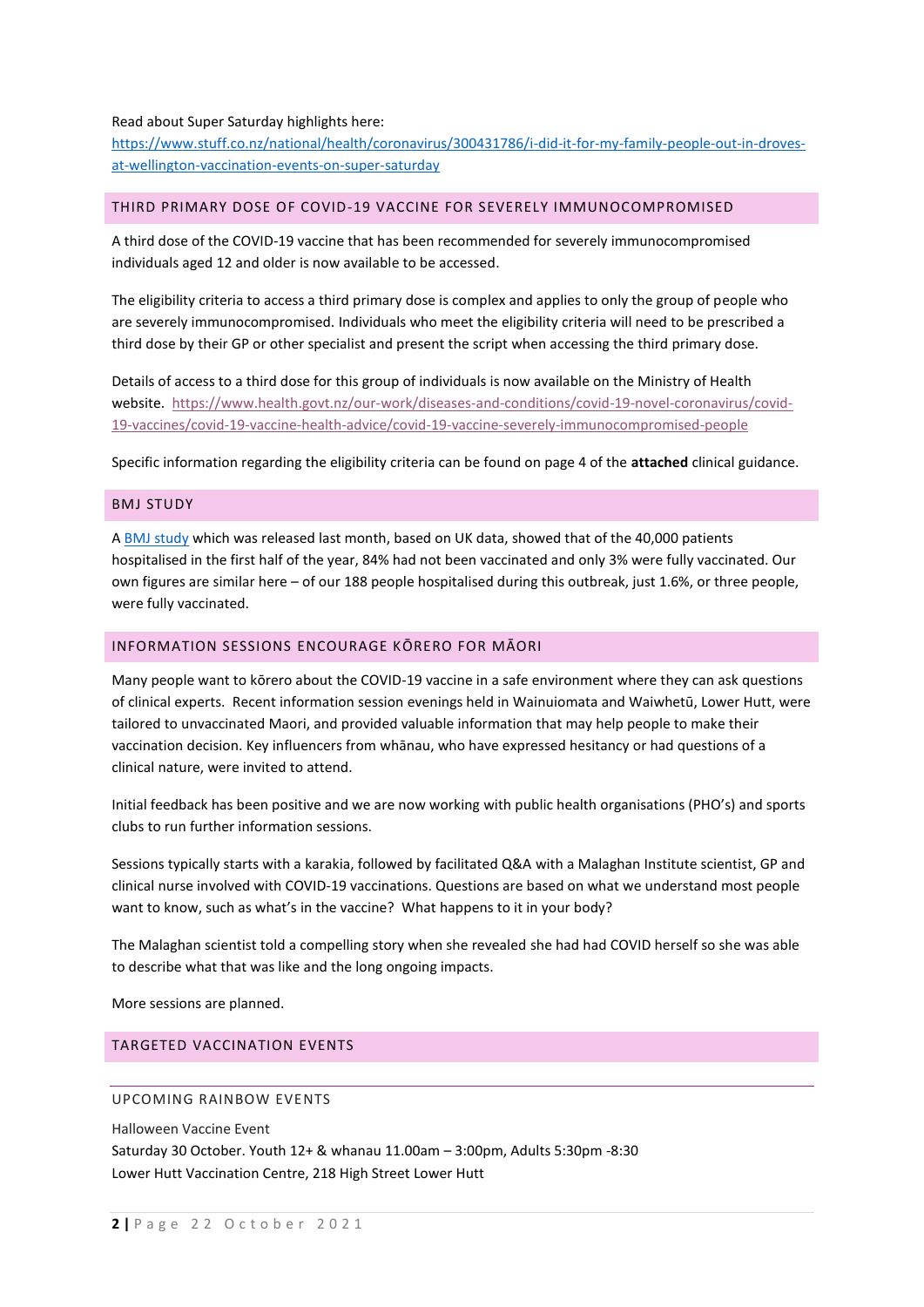#### LOW SENSORY EVENT

Sunday 24 November 10:30 to 1:00pm Wellington Hearing Association, 16 Kent Terrace, Mount Victoria

A low sensory event with more space, longer appointments, low light noise and scent

Walk in appointments are available but bookings are preferred. Contact us to find out more. Call: 0900 828 835, Text 027 281 5017 or email[: 2DHBCovidSGD@ccdhb.org.nz.](mailto:2DHBCovidSGD@ccdhb.org.nz)

FULL INFORMATION AROUND VACCINATION SITES CAN BE FOUND HERE:

Wellington[: https://www.healthpoint.co.nz/covid-19-vaccination/wellington/](https://www.healthpoint.co.nz/covid-19-vaccination/wellington/)

Hutt Valley:<https://www.healthpoint.co.nz/covid-19-vaccination/hutt/>

Full information around testing sites is available here.

Wellington[: https://www.healthpoint.co.nz/covid-19/wellington/](https://www.healthpoint.co.nz/covid-19/wellington/)

Hutt Valley:<https://www.healthpoint.co.nz/covid-19/hutt/>

#### COVID RESPONSE PROTECTION FRAMEWORK

The Prime Minister announced a re-set this morning with the introduction of the COVID Protection Framework (**attached**) providing guidance on how we will control any outbreaks while allowing a high degree of personal freedom and a return to more usual economic and social activity. The framework is intended to provide clarity, enable more activity, and help us all to plan ahead.

The simplified framework has three levels – green: where there is some COVID-19 in the community, orange: to control spread at low levels, and red: to actively bring case numbers down if needed. At all levels of the new framework, businesses, retail, public facilities, and schools will generally remain open for vaccinated people.

The current Alert Level system will be replaced by the new framework when the country has reached the 90% vaccination target.

#### MIQF DEDICATED HEALTH WORKFORCE OPERATIONAL GUIDANCE

Ministry of Health has reviewed the dedicated MIQ health workforce policy implemented in August 2020 and determined it is no longer required given the range of public health and IPC measures now in place to protect the MIQF health workforce and prevent onward transmission of COVID-19 to the community.

The guidance (**attached**) came into effect yesterday, Thursday 21 October 2021 and applies equally to workers in managed isolation facilities, dual-use facilities, and quarantine facilities.

It means health workers can seek secondary employment in other non-clinical and clinical settings.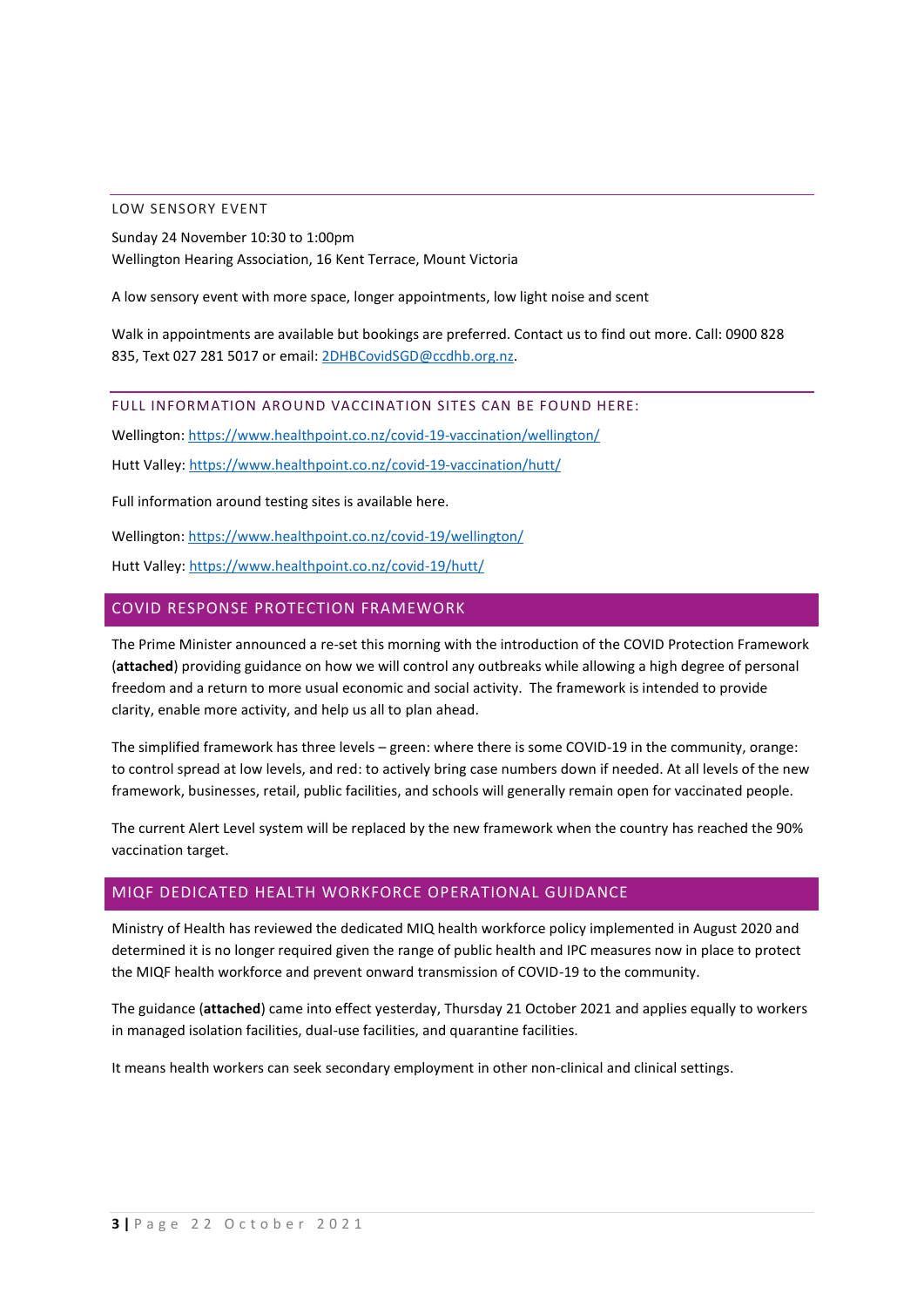## END OF LIFE CHOICE ACT IMPLEMENTATION UPDATE

#### RESOURCES AND TRAINING FOR HEALTH PROFESSIONALS

A key part of the Ministry's implementation work is providing training, information and guidance for health professionals to support preparation for the introduction of assisted dying services.

The Ministry's [LearnOnline portal](https://urldefense.com/v3/__https:/moh-endoflifechoiceact.cmail20.com/t/i-l-ctlwc-trujiidrlk-r/__;!!A3teau8g8Q!C09fbNh5t0Rcx9uXPe3kf_mfwVmRpfTXklj4eJVBDImz7cFacnPUtx2v5jJ6SbPEQ0oT$) has an assisted dying learning section for health professionals. There are three e-learning modules about assisted dying that all health professionals are encouraged to complete. The modules are:

- [End of Life Choice Act 2019: Overview](https://urldefense.com/v3/__https:/moh-endoflifechoiceact.cmail20.com/t/i-l-ctlwc-trujiidrlk-y/__;!!A3teau8g8Q!C09fbNh5t0Rcx9uXPe3kf_mfwVmRpfTXklj4eJVBDImz7cFacnPUtx2v5jJ6SWHtGFy5$) this e-learning module provides an overview of the Act, including a practitioner's rights and responsibilities.
- [Assisted dying care pathway: Overview](https://urldefense.com/v3/__https:/moh-endoflifechoiceact.cmail20.com/t/i-l-ctlwc-trujiidrlk-j/__;!!A3teau8g8Q!C09fbNh5t0Rcx9uXPe3kf_mfwVmRpfTXklj4eJVBDImz7cFacnPUtx2v5jJ6SRcQj_Nz$) this e-learning module explains the process for accessing assisted dying, including the roles of different health practitioners.
- [Responding when a person raises assisted dying](https://urldefense.com/v3/__https:/moh-endoflifechoiceact.cmail20.com/t/i-l-ctlwc-trujiidrlk-t/__;!!A3teau8g8Q!C09fbNh5t0Rcx9uXPe3kf_mfwVmRpfTXklj4eJVBDImz7cFacnPUtx2v5jJ6SUT6B8cE$) this e-learning module is to support practitioners to respond respectfully and appropriately when a person raises assisted dying, including best practice communication skills.

There are [five e-learning modules](https://urldefense.com/v3/__https:/moh-endoflifechoiceact.cmail20.com/t/i-l-ctlwc-trujiidrlk-i/__;!!A3teau8g8Q!C09fbNh5t0Rcx9uXPe3kf_mfwVmRpfTXklj4eJVBDImz7cFacnPUtx2v5jJ6SceKY6ls$) for medical and nurse practitioners who plan to provide assisted dying services. These cover the assessment process, preparations for an assisted death, assisted death and aftercare, and practitioner safety and wellbeing. Practitioners will be required to complete the five e-learning modules to [claim funding under the](https://urldefense.com/v3/__https:/moh-endoflifechoiceact.cmail20.com/t/i-l-ctlwc-trujiidrlk-d/__;!!A3teau8g8Q!C09fbNh5t0Rcx9uXPe3kf_mfwVmRpfTXklj4eJVBDImz7cFacnPUtx2v5jJ6Sc7qc8uE$) section 88 notice. Practitioners can request access to these modules by emailing [AssistedDying@health.govt.nz](mailto:AssistedDying@health.govt.nz)

In addition, the care pathways for practitioners are now available on the [Ministry website](https://urldefense.com/v3/__https:/moh-endoflifechoiceact.cmail20.com/t/i-l-ctlwc-trujiidrlk-o/__;!!A3teau8g8Q!C09fbNh5t0Rcx9uXPe3kf_mfwVmRpfTXklj4eJVBDImz7cFacnPUtx2v5jJ6Sd_KO-4R$) resources section.

#### HEALTH SERVICE PROVIDER READINESS

Policy guidance is available to support health and disability service providers with planning and preparation for when assisted dying services become legal on 7 November 2021. The policy guidance includes a template that service providers can adapt to their own context and level of involvement in providing assisted dying services.

There are two policy guidance documents, one for district health boards – public hospitals, and one for community and primary care health and disability service providers. They can be found with the [implementation resources here.](https://urldefense.com/v3/__https:/moh-endoflifechoiceact.cmail20.com/t/i-l-ctlwc-trujiidrlk-q/__;!!A3teau8g8Q!C09fbNh5t0Rcx9uXPe3kf_mfwVmRpfTXklj4eJVBDImz7cFacnPUtx2v5jJ6SfDP1ImQ$)

Health and disability service providers are encouraged to create policies about assisted dying services that support staff to respond appropriately if a person in the service provider's care asks for information about or access to assisted dying services.

The Operational Policy Framework and Service Coverage Schedule have also been updated to clarify the expectations for district health boards for the provision of assisted dying services from 7 November 2021.

#### ROLE OF PHARMACISTS

Pharmacies have important roles in the community and it will be important for pharmacists and pharmacy staff to have a general understanding of the law, and where to find information should they be asked about assisted dying. Pharmacists in general won't be required to be involved in the dispensing or supply of the medications as part of the Assisted Dying Service.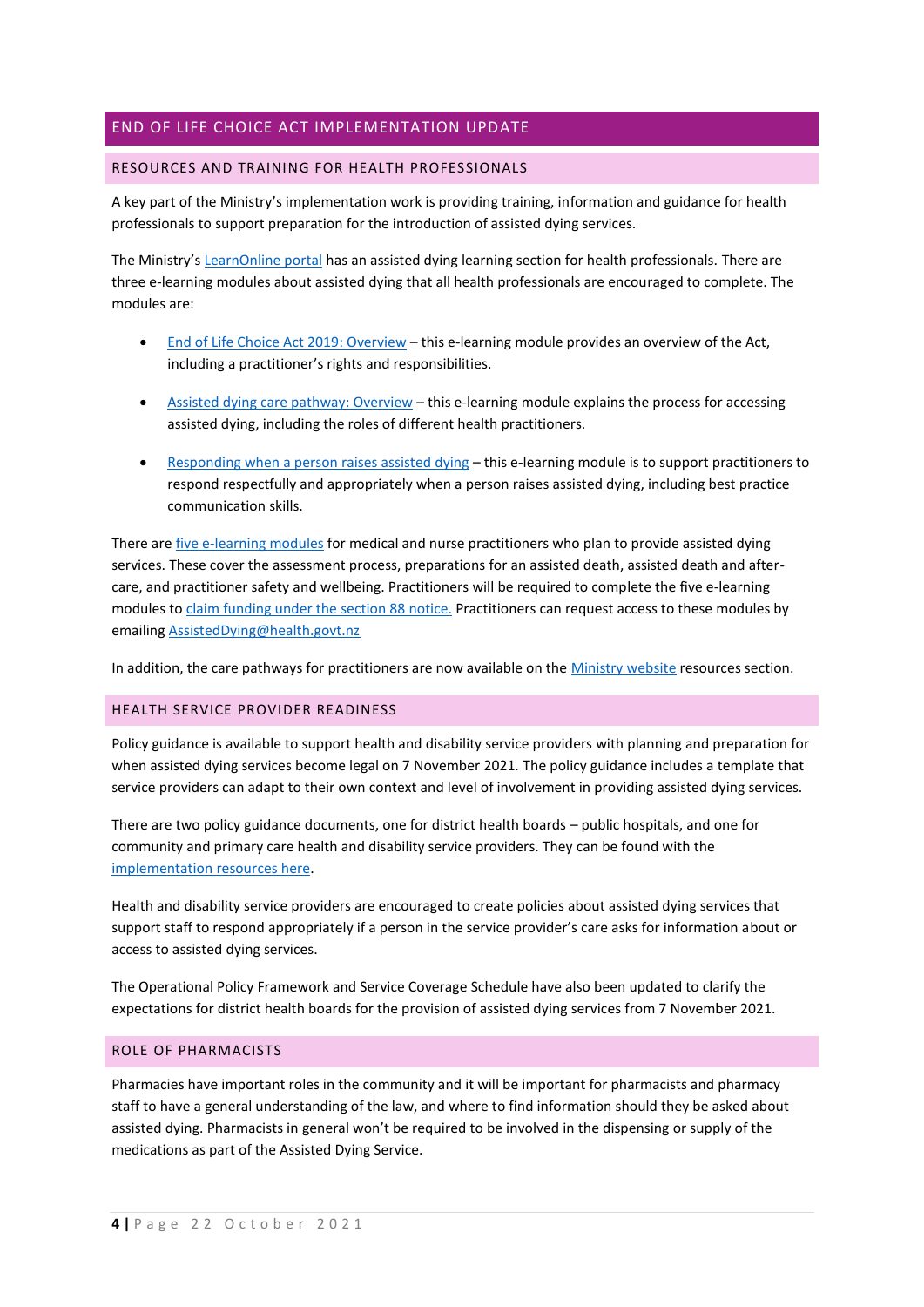A centralised pharmacy distribution approach through two district health board pharmacies will enable medications kits to be provided on prescription directly to practitioners delivering the services across the country. For safety reasons the detail of this and the medication regimes will only be provided directly to the practitioners providing the service. Details and names of the medicines will not be made publicly available due to restrictions on promotion and legislative criteria.

### FOR MORE INFORMATION

- Visit the Ministry of health websit[e https://www.health.govt.nz/our-work/regulation-health-and](https://urldefense.com/v3/__https:/moh-endoflifechoiceact.cmail20.com/t/i-l-ctlwc-trujiidrlk-a/__;!!A3teau8g8Q!C09fbNh5t0Rcx9uXPe3kf_mfwVmRpfTXklj4eJVBDImz7cFacnPUtx2v5jJ6SZpgHWzd$)[disability-system/end-life-choice-act](https://urldefense.com/v3/__https:/moh-endoflifechoiceact.cmail20.com/t/i-l-ctlwc-trujiidrlk-a/__;!!A3teau8g8Q!C09fbNh5t0Rcx9uXPe3kf_mfwVmRpfTXklj4eJVBDImz7cFacnPUtx2v5jJ6SZpgHWzd$)
- Sign up to receive the End of Life Choice Act implementation updates [https://www.health.govt.nz/our-work/regulation-health-and-disability-system/end-life-choice](https://urldefense.com/v3/__https:/moh-endoflifechoiceact.cmail20.com/t/i-l-ctlwc-trujiidrlk-f/__;!!A3teau8g8Q!C09fbNh5t0Rcx9uXPe3kf_mfwVmRpfTXklj4eJVBDImz7cFacnPUtx2v5jJ6SfxRNF-T$)[act/end-life-choice-act-updates](https://urldefense.com/v3/__https:/moh-endoflifechoiceact.cmail20.com/t/i-l-ctlwc-trujiidrlk-f/__;!!A3teau8g8Q!C09fbNh5t0Rcx9uXPe3kf_mfwVmRpfTXklj4eJVBDImz7cFacnPUtx2v5jJ6SfxRNF-T$)
- Email the programme team [eolc@health.govt.nz](mailto:eolc@health.govt.nz)

#### MY HEALTH PASSPORT

We have been promoting *My Health Passport* in a number of areas in our hospitals, and many of our nurses are champions for them, but we are finding people are not always bringing them to their appointments. If you have patients, whanau, or friends who have a disability of any kind, encourage them to make use of this valuable tool.



My Health Passport is one of the key tools for ensuring disabled people who are accessing services receive effective healthcare. It informs clinicians, nurses and others involved in the delivery of services how best to accommodate their needs.

Disabled people can choose to share as much or as little of the information as they wish. It is a mechanism to enable both the disabled person and their support person to communicate the assistance they may require, and is

especially useful where a person is unable to describe what they need in times of urgency.

My Health Passport includes an Easy Read version and an Express version to ensure it is appropriate for each person who needs one. While it is not a medical record, nor a diagnostic or health management tool, it is a useful document for people to write down any needs they may have or would want health providers to know about them, without having to explain every time.

They are available from the office of the Health and Disability Commission (HDC) here <https://www.hdc.org.nz/disability/my-health-passport/>or from the 3DHB Disability Strategy team: Email: [disability@ccdhb.org.nz](mailto:disability@ccdhb.org.nz) Phone: 0800 Disability (34 7224 5489) or Text 021 578 307

They are free to anyone with a disability, or their support person.

## WEBINAR – PATHWAYS BETWEEN RESEARCH, POLICY AND PRACTICE

Healthier Lives Science Challenge is hosting a webinar which will explore pathways between health research, policy and practice. It will look at how these pathways connect in other countries and settings, and how they could be streamlined in Aotearoa's new health system. The webinar aims to start a conversation about the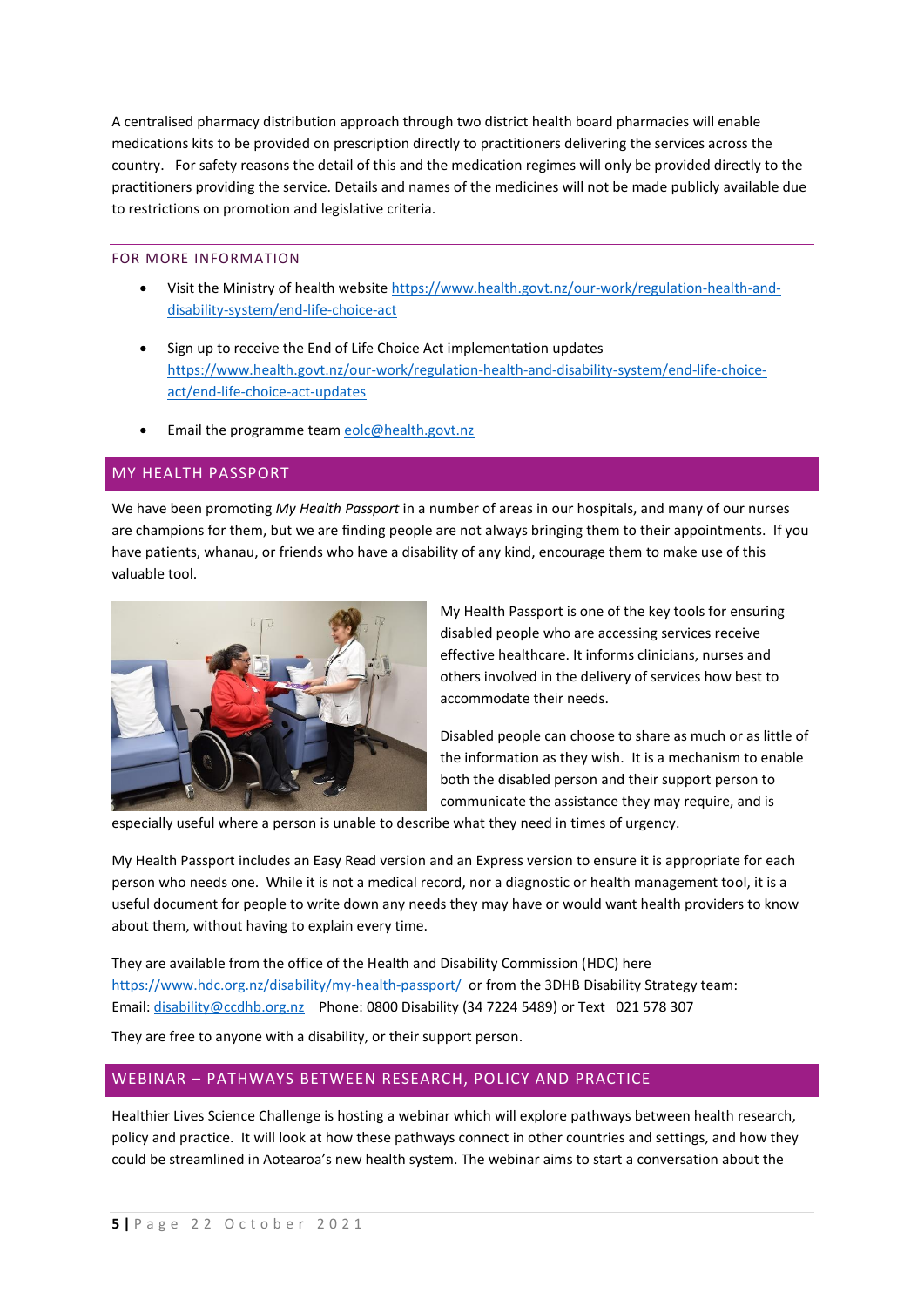potential for the new health system to deliver better, and more equitable, outcomes for non-communicable diseases through more systematic use of research evidence and health data.

The speakers are leaders in their fields, drawn from a range of health and research organisations in New Zealand and overseas:

- Hon Dr Ayesha Verrall, Associate Minister of Health
- Professor Mary L'Abbé, University of Toronto
- Professor Colin Simpson, Victoria University of Wellington
- Professor Rod Jackson, University of Auckland
- A/Professor Matire Harwood, University of Auckland
- Dr Don Matheson, Deputy-Director General of Public Health and Primary Care Transformation, Ministry of Health
- Dr Ian Town, Chief Science Advisor, Ministry of Health
- Dr Bronwyn Croxson, Chief Health Economist, Ministry of Health
- Professor Sue Crengle, University of Otago and Māori Health Authority
- Professor Sunny Collings, Chief Executive, Health Research Council of New Zealand
- Dr Dianne Sika-Paotonu, University of Otago Wellington
- Professor John Oetzel, University of Waikato

Wednesday 17 November 2021

9.00am – 12.30pm

#### Zoom Webinar

Free to register – here: [https://otago.zoom.us/webinar/register/WN\\_DWOaFY6KTL2sNiQZwzUSgA](https://otago.zoom.us/webinar/register/WN_DWOaFY6KTL2sNiQZwzUSgA)

## DISABILITY TEAM INPUT INTO WHAKARONGARAU

The COVID-19 Vaccination Healthline has made an exciting addition to the team under the guidance of the 3DHB Disability Strategy team. This new service line offers disabled people and their whānau the chance to talk about what accommodations/supports are needed to access vaccinations. This includes facilitating transport to and from the vaccination site, and any other requests people may have.

A team of 12 strong (and growing!) vaccination advisors have been set up in the last 4-6 weeks. This new workforce is made up of employed advisors who are either disabled people themselves or are close allies of the community. Going forward, we aim to employ people from within the disability community so that this service line can be entirely made up of disability workforce.

A mix of learning options; e-learning combined with video briefing with disabled people have been used, with more resources being developed. Calls received so far are helping to demonstrate what further training is needed. Around 800 disabled people and their whanau were helped in the first 15 days of being live.

The Disability Strategy Team has enjoyed partnering with Whakarongorau on this project as it allowed them to apply the resources they have created and what they have learnt while working across the vaccination programme to save reinventing the wheel.

## EXEMPTIONS FOR THOSE UNABLE TO WEAR FACE COVERINGS

Face coverings are unsuitable for some people due to a disability or health condition. An exemption card has been developed that you can show when entering shops and other premises.

Exemption cards can be requested from the Disabled Persons Assembly NZ by contacting them on 04 801 9100 or emailing them at [info@dpa.org.nz.](mailto:info@dpa.org.nz)